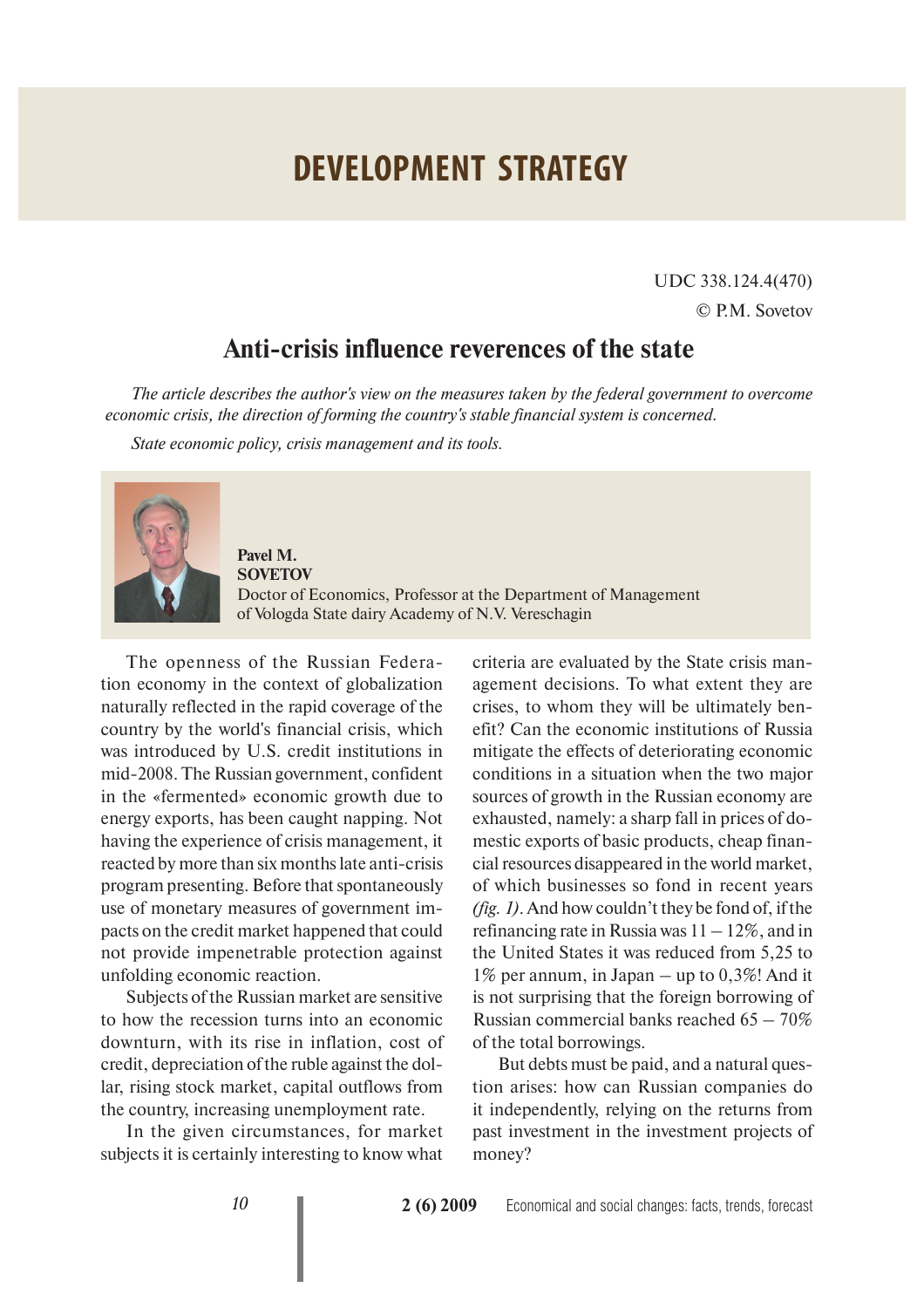

Figure 1. The volume of Russia's foreign debt (at the beginning of the year, \$ billion) \*

\* Compiled according to the Central Bank of Russian Federation.

It is now clear that a direct borrowing on world financial markets have turned to debt problems for Russian companies. As a result, foreign corporate debt, including debt of banks and non-residents reached \$ 500 billion<sup>1</sup>. And loans abroad have become virtually non-existent, as in the modern crisis, foreign banks are reducing the external operations and consolidate the liquidity of its head office<sup>2</sup>. For Russia, this contraction of leverage led to a drop in the stock market.

So, it is no accident that Russian businessmen and bankers together rushed for help to the state. And the State responded immediately purchasing "bad" debts are protected speculators from financial ruin. Already in August 2008 the deployment of so-called "balances the federal budget" on deposits began in commercial banks which has reached 800 billion rubles over two months. There also were deployed means of state corporations: "Housing and communal

services" (180 billion rub.), "Rosnano" (130 billion rub.), as well as the national wealth Fund (175 billion rub.). Total as at March 16, 2009 the crisis state help to credit organizations amounted to more than 2,5 trillion rubles, while for the manufacturing sector it is planned 1,2 trillion rubles, and 23 companies out of 289 managed to obtain documents.

Naturally, a question arises: under what conditions are the taxpayers' means placed and, apparently, will continue to be placed in commercial banks? What are the obligations taken by commercial banks on the targeted use of funds received, i.e., specific directions and the length of the loan of the real economy? How is margin of commercial banks for transactions with this type of loan limited? And what is the insurance that direct government support for banking liquidity and the subsequent amount of lending by commercial banks will not be factors in promotion of new inflation, will not be transformed by them into the currency and moved abroad? Unfortunately, no barriers were established, no restrictions are indicated.

Banks, which the State has provided liquidity prefer to translate it into foreign currency for hedging against currency risk or to reduce

<sup>&</sup>lt;sup>1</sup> Of these, the debt of commercial banks has exceeded \$200 billion

<sup>&</sup>lt;sup>2</sup> In addition, there began to operate mechanism of margin calls, requiring replenishment of mortgages in their depreciation, which indicates a real threat to the borrowers to lose their assets.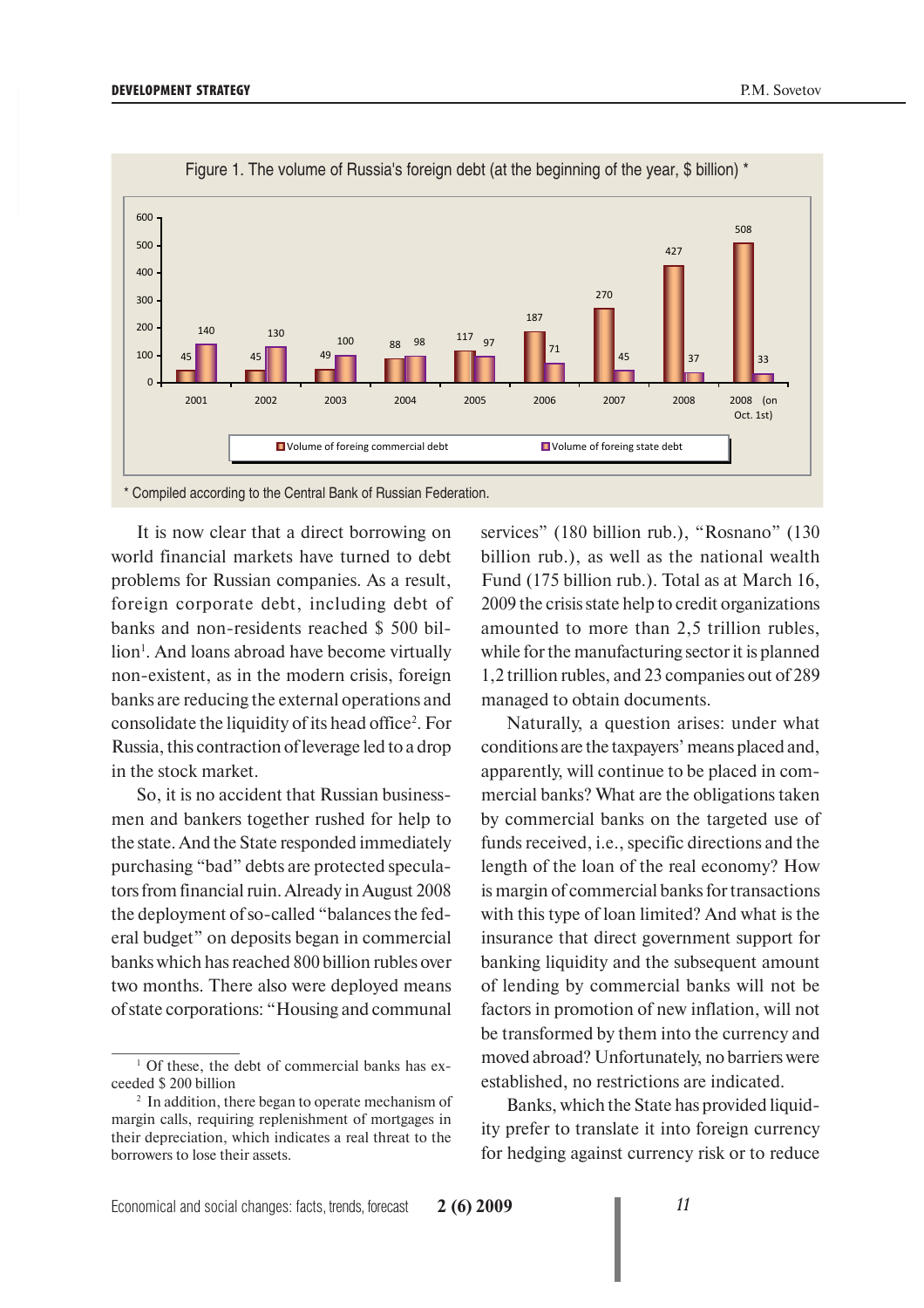its debt to foreign creditors. Only in the third quarter 2008 net capital outflow from Russia by private sector amounted to 17,4 billion dollars, of which 13,4 billion, or 77%, taken out by commercial banks.

A great concern of experts is of the order of public funds provision to business entities for the repayment of foreign debt. Without the introduction of the necessary security conditions and restrictions on management decisions regarding the allocation of the Bank of Russia 50 billion dollars in order to «provide credit organizations for settlement and servicing of loans and loans received from foreign organizations», and a new allotment for the same goal of 450 billion rub. from the national wealth will only lead to a new exodus from the country's capital.

From the perspective of the social interests government support for financial sector, in principle, should benefit all citizens of the country, if the effect would be to prevent the depreciation of deposits, preservation of jobs, etc. But, if look at it more attentively, it is easy to find that the Government refers to a way out of crisis through infusions of "new wine" (resources from the taxpayers) in the "old bottles' (financial corporations standing on the brink of bankruptcy).

It turns out that financial institutions and economic agents, whose speculative activities immediately became crisis' "launching hook", not only don't give up their savings, but do not reduce their superhigh income. It seems that this crisis is not an obstacle to them. Fees, which the top managers of major Russian banks receive are not reduced. Thus, according to the banks' quarterly reporting, Gazprombank has paid its 14 top managers more than 70 million rubles remuneration, the Bank of Moscow – 67 million, Sberbank's "top" of 23 people received 933 million rubles. And none of them returned multimillion bonuses obtained by means of state, in contrast to the well-known top-managers of the American insurance company AIG Financial Products (of course, at the request of USA prosecutors).

It is pertinent to recall the rule that liability for poor financial transactions must be assumed by those who commit them, not society. Hence it would be logical for the State concerned with how to prevent the collapse of the banking sector, and taking steps to its rescue and welfare, to speak only on the system generating banks and the recapitalize implementation in exchange for shares. Rescuing the debtor and giving the banks capital by increasing the guarantee on citizens' deposits, the State assumes the risk for their decisions and these risks should be based on the material base of those for whom it has taken risks. Meanwhile, the fact that the Russian government spent half the gold reserves of the state to preserve the banking system does not facilitate access to credit producers and the public. On the contrary, there is compression of the credit market, while maintaining an artificial shortage and inaccessibility of money.

In the country it is not used to accumulate up to one third of national savings. In 2005 – 2007 this amount was an annual  $2,3 - 2,6$  trillion rubles *(fig. 2)*, about 10,5% of GDP were distracted from the economic turnover. Excess of total financial resources over resources that were actually used for gross capital formation is a net Russia's lending to other economies. And even in 2008 the RF Ministry of Finance has increased from 32,7 billion to 116,4 billion dollars the amount of funds placed in U.S. Treasury debt securities, which put Russia eighth in the list of the U.S. economy's creditors.

The present deplorable trend of foreign borrowing and capital flight suggests lowering the threshold of economic security and leading to the need to strengthen national owner-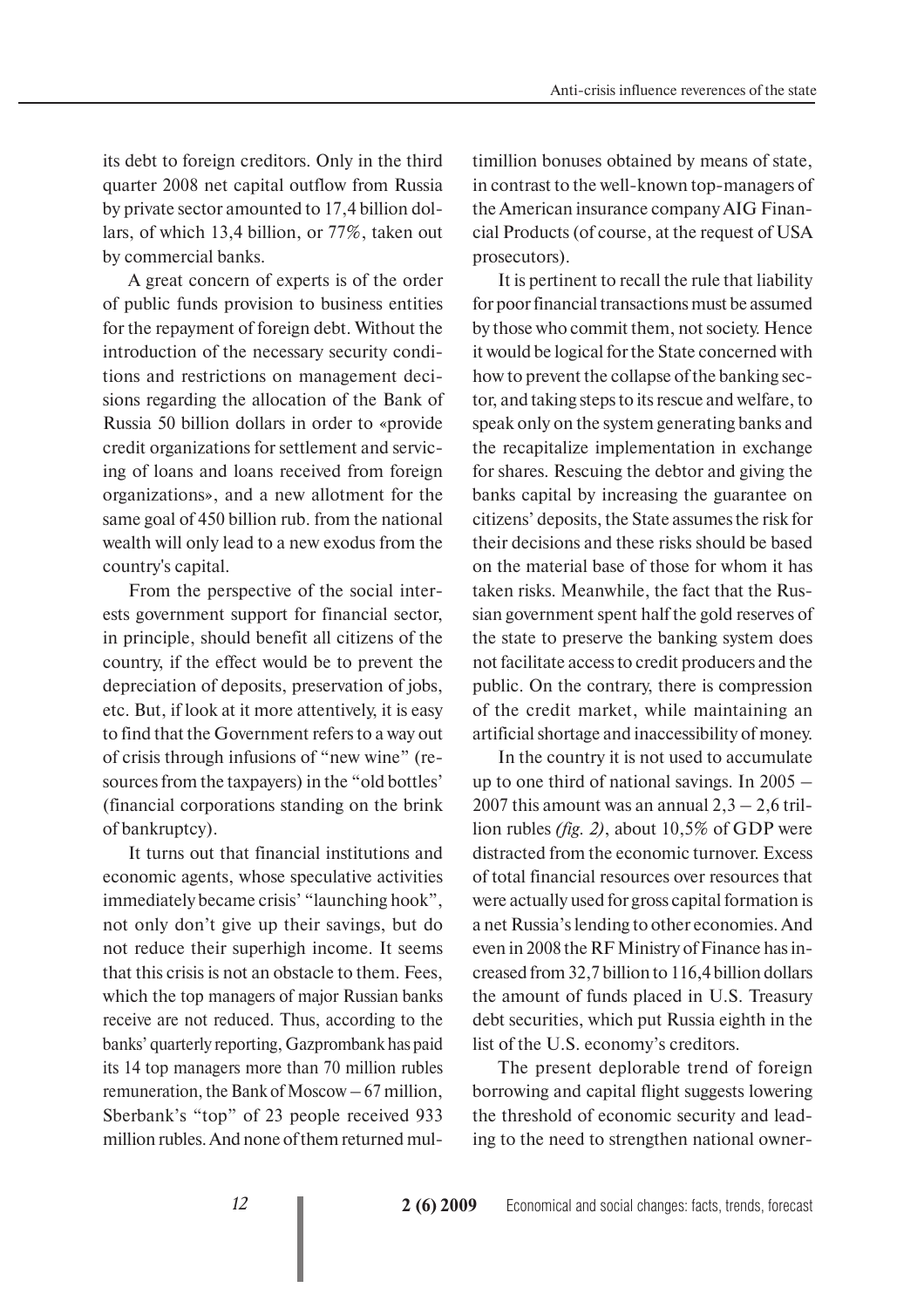

## The volume of bank deposits of legal and natural persons, involving credit institutions in Russia, at the end of the year

| Indicators                                                             | 2000  | 2005    | 2006        | 2007        | 2008 * |
|------------------------------------------------------------------------|-------|---------|-------------|-------------|--------|
| In the Russian Federation                                              |       |         |             |             |        |
| 1. Bank deposits of legal and natural persons and individual           |       |         |             |             |        |
| entrepreneurs in <i>rubles and foreign currency</i> , total, bln. rub. |       |         |             |             |        |
| of which:                                                              | 644,3 | 3464,3  | 4 8 6 6.0   | 8 3 8 3 .5  | 9693.5 |
| a) legal entities                                                      | 199.5 | 741,5   | 1 0 6 2.5   | 3 2 3 1 . 8 | 3929.7 |
| b) natural persons                                                     | 444.9 | 2722.7  | 3752.2      | 5 1 5 1 .6  | 5763.8 |
| including deployed in Sberbank                                         | 347,1 | 1 500,1 | 2 0 28,6    | 2656,2      |        |
| 2. Bank deposits of legal and natural persons and individual           |       |         |             |             |        |
| entrepreneurs in <i>foreign currency</i> , total, bln. rub.            |       |         |             |             |        |
| of which:                                                              | 331,2 | 948.6   | 1454.9      | 2 0 7 1 9   | 1510,9 |
| a) legal entities                                                      | 171,6 | 298.2   | 302,3       | 1 407.2     | 726,8  |
| b) individuals                                                         | 159,6 | 650,4   | 1 1 5 2 , 6 | 664,7       | 784,1  |
| including deployed in Sberbank                                         | 81,1  | 274,8   | 257,6       | 264,6       |        |
| In the Vologda region                                                  |       |         |             |             |        |
| 1. Bank deposits of legal and natural persons and individual           |       |         |             |             |        |
| entrepreneurs in <i>rubles and foreign currency</i> , total, bln. rub. |       |         |             |             |        |
| of which:                                                              | 6,7   | 28,5    | 39,9        | 50.4        | 59,4   |
| a) legal entities                                                      | 2,8   | 9,1     | 12.5        | 16,5        | 21,5   |
| b) individuals                                                         | 3,9   | 19,4    | 26,9        | 34,0        | 37.9   |
| including placed in Sberbank                                           | 2,6   | 10,6    | 14,9        | 19,3        |        |
| 2. Bank deposits of legal and natural persons and individual           |       |         |             |             |        |
| entrepreneurs in foreign currency, total, bln. rub.                    |       |         |             |             |        |
| of which:                                                              | 2,1   | 3,8     | 4,1         | 8,5         | 3,3    |
| a) legal entities                                                      | 1,3   | 2,0     | 2,5         | 6,8         | 2,7    |
| b) individuals                                                         | 0,8   | 1,8     | 1,6         | 1,7         | 0,6    |
| including deployed in Sberbank                                         | 0,4   | 1,1     | 1,1         | 1,0         |        |
| * 9 months.                                                            |       |         |             |             |        |

Sources: Russian Statistical Yearbook. 2007: Rosstat. – M., 2008. – 819 p.; Bulletin of Banking Statistics (regional application). – Moscow: Central Bank of Russia, 2008. – № 1.

ship of stock market<sup>3</sup> and forming of strong domestic liquidity sources. The basic element

<sup>3</sup> In the part of strengthening the national component of the stock market it should be noted that in the stock market of Russia no more than two per cent of its citizens play and it is unlikely to be saved from the budget when other opportunities for businesses are available. It is not the stock market, but the availability of credit resources in Russia is a source of growth of real sector.

could make deposits from legal entities and natural persons *(see table)*. It is important to ensure that entering into the financial system resources reach the national producers in the real sector of the economy, serve a source of innovative investment projects, rather than remain in the wallet of Russian and foreign financial speculators.